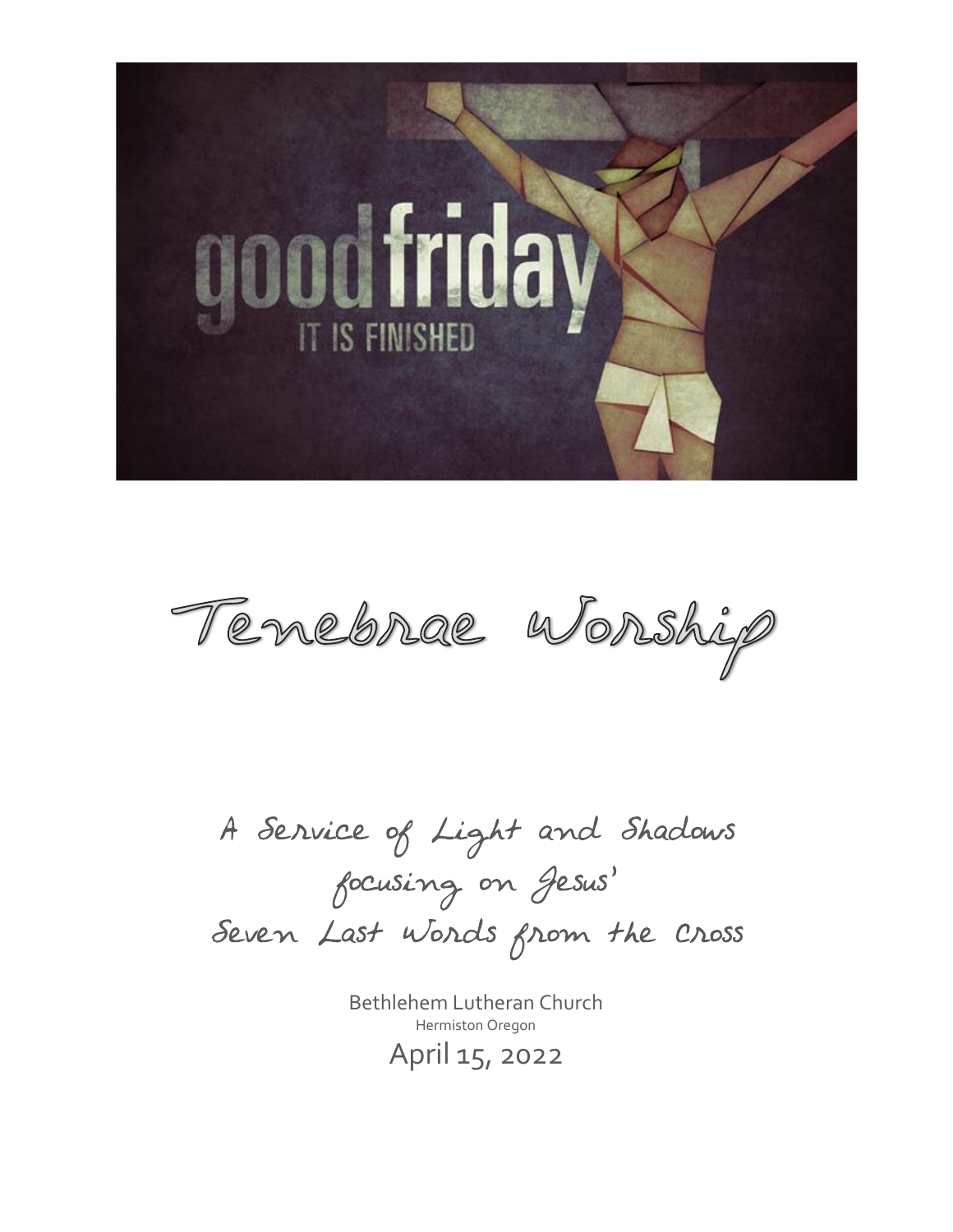

# Good Friday

Tenebrae Service April 15, 2022 Bethlehem Lutheran Church Hermiston, Oregon

# **Hymn** #451 vv. 1-2 "Stricken, Smitten, and Afflicted"

- 1 Stricken, smitten, and afflicted, See Him dying on the tree! 'Tis the Christ, by man rejected; Yes, my soul, 'tis He, 'tis He! 'Tis the long-expected Prophet, David's Son, yet David's Lord; Proofs I see sufficient of it: 'Tis the true and faithful Word.
- 2 Tell me, ye who hear Him groaning, Was there ever grief like His? Friends through fear His cause disowning, Foes insulting His distress; Many hands were raised to wound Him, None would intervene to save; But the deepest stroke that pierced Him Was the stroke that justice gave.

Text: Public domain

# **What is Happening Tonight . . .**

# **Responsive Reading ISA: ISA: ISA: ISA: ISA: 1, 3-9 NIV**

**P:** Who has believed our message

#### **C: And to whom has the arm of the LORD been revealed?**

**P:** He was despised and rejected by men, a Man of sorrows, and familiar with suffering. Like one from whom men hide their faces He was despised, and we esteemed Him not.

#### **C: Surely He took up our infirmities and carried our sorrows,**

**P:** yet we considered Him stricken by God, smitten by Him, and afflicted.

#### **C: But He was pierced for our transgressions,**

## **He was crushed for our iniquities;**

#### **the punishment that brought us peace was upon Him, and by His wounds we are healed.**

**P:** We all, like sheep, have gone astray, each of us has turned to his own way;

## **C: and the LORD has laid on Him the iniquity of us all.**

**P:** He was oppressed and afflicted, yet He did not open His mouth; He was led like a lamb to the slaughter, and as a sheep before her shearers is silent, so He did not open His mouth. By oppression and judgment He was taken away.

#### **C: And who can speak of His descendants?**

- **P:** For He was cut off from the land of the living; for the transgression of my people He was stricken. He was assigned a grave with the wicked, and with the rich in His death,
- **C: though He had done no violence, nor was any deceit in His mouth.**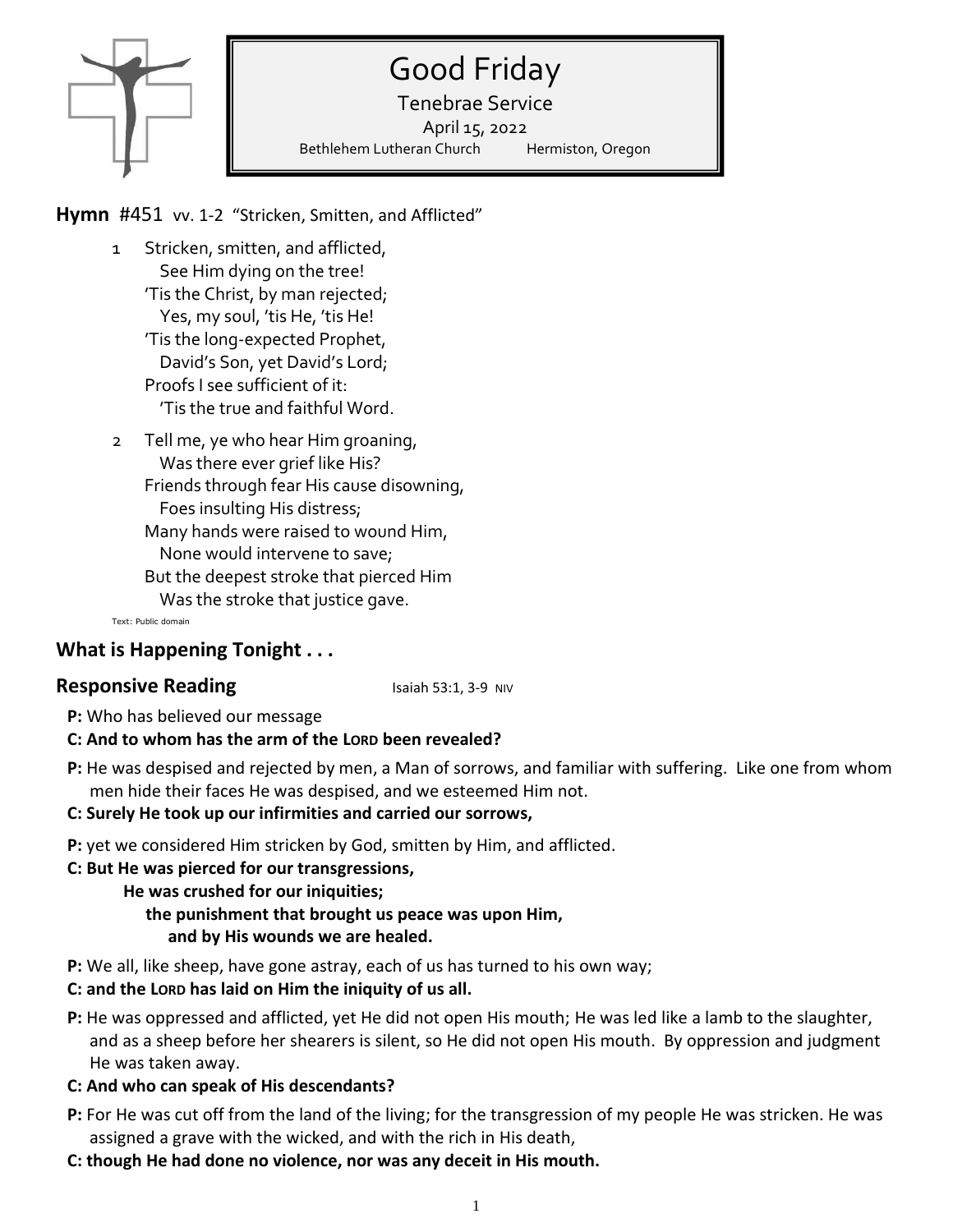**Hymn** #451 vv. 3-4 "Stricken, Smitten, and Afflicted"

- 3 Ye who think of sin but lightly Nor suppose the evil great Here may view its nature rightly, Here its guilt may estimate. Mark the sacrifice appointed, See who bears the awful load; 'Tis the Word, the Lord's anointed, Son of Man and Son of God.
- 4 Here we have a firm foundation, Here the refuge of the lost: Christ, the Rock of our salvation, Is the name of which we boast; Lamb of God, for sinners wounded, Sacrifice to cancel guilt! None shall ever be confounded Who on Him their hope have built.

Text: Public domain

# **Confession and Absolution of Sins**

**P:** On this day – the day our Lord gave up His life – it is good and wise for us to humbly consider our standing before the Lord and confess our sins.

#### **C: But what are "sins?" And what sins should we confess?**

**P:** Using the Ten Commandments, consider and examine yourself according to your station in life - whether you are a father or a mother, a son or a daughter, an employer or an employee; whether you have been disobedient, unfaithful, slothful; whether you have grieved any person by word or deed; whether you have stolen, neglected, or wasted anything, or done any other injury to body or soul.

#### **C: You shall have no other gods.**

**You shall not misuse the name of the Lord your God.**

#### **Remember the Sabbath day by keeping it holy.**

**Honor your father and your mother.**

**You shall not murder.**

**You shall not commit adultery.**

**You shall not steal.**

**You shall not give false testimony against your neighbor.**

**You shall not covet your neighbor's house.**

**You shall not covet your neighbor's wife, or his manservant or maidservant, his ox or donkey, or anything that belongs to your neighbor.**

# *Quiet time to consider your sins*

**P:** Jesus, after His resurrection, said to His disciples, "Peace be with you! As the Father has sent Me, I am sending you." And with that He breathed on them and said, "Receive the Holy Spirit. If you forgive anyone's sins, their sins are forgiven; if you do not forgive them, they are not forgiven." *John 20:21-23*

*The congregation is invited to nail their sins to the cross and come forward to the altar to receive absolution.* 

*Following your absolution, you may return to your pew.* 

*After all who have chosen to come forward have been absolved and seated, we continue . . .*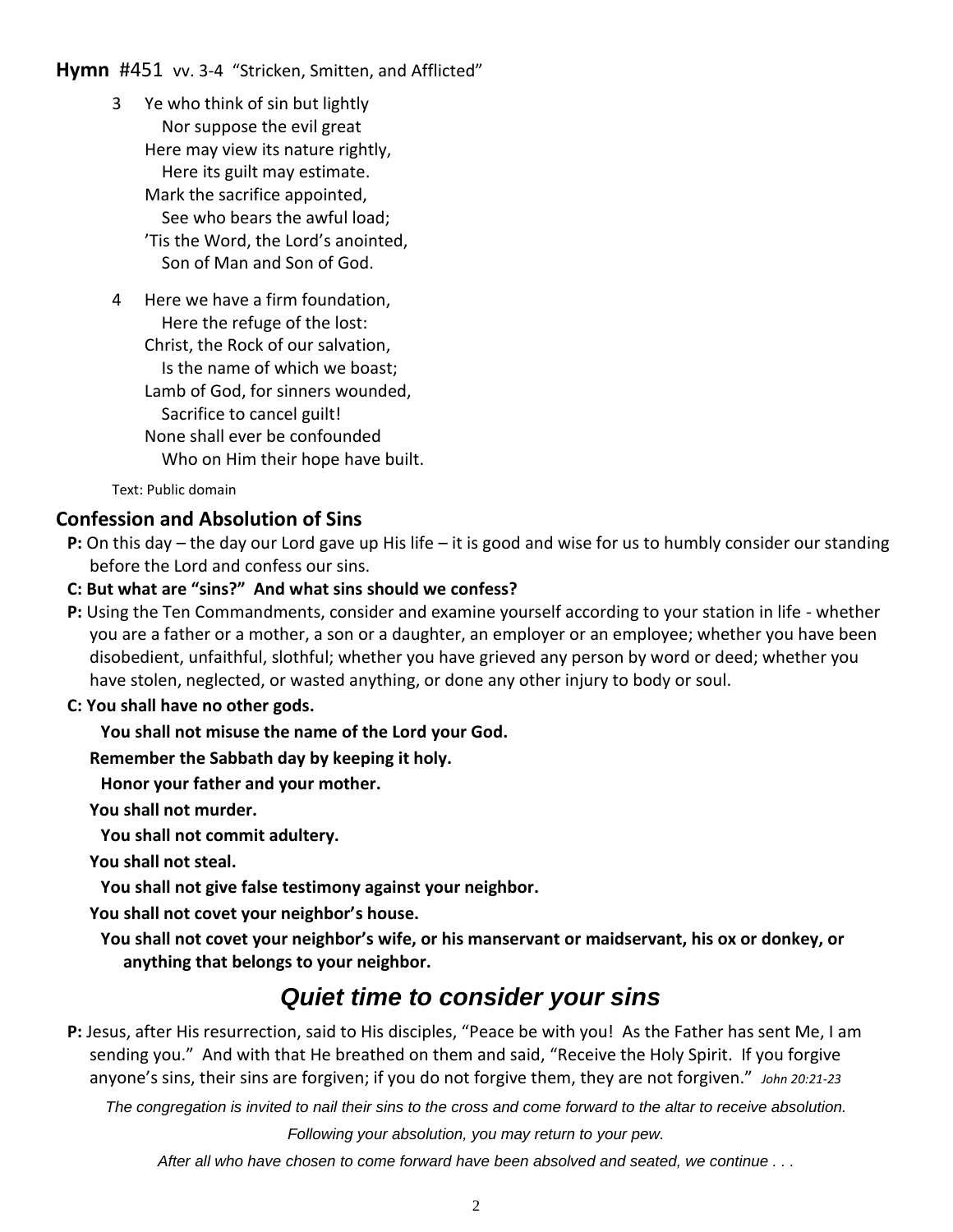#### **Collect for Good Friday**

- **P:** Almighty God, graciously behold this Your family for whom our Lord Jesus Christ was willing to be betrayed and delivered into the hands of sinful men to suffer death upon the cross;
- **C: through the same Jesus Christ, Your Son, our Lord, Who lives and reigns with You and the Holy Spirit, one God, now and forever. Amen.**

**Hymn** #456 v.1"Were You There?"

- 1 Were you there when they crucified my Lord?
	- Were you there when they crucified my Lord?
		- Oh . . . Sometimes it causes me to tremble, tremble, tremble.
		- Were you there when they crucified my Lord?

Text: Public domain

#### **The Passion of Jesus Christ**

**P:** The Passion of Our Lord Jesus Christ according to St. John, the 19th chapter.

Then Pilate took Jesus and flogged him. <sup>2</sup>And the soldiers twisted together a crown of thorns and put it on his head and arrayed him in a purple robe. <sup>3</sup>They came up to him, saying, "Hail, King of the Jews!" and struck him with their hands. <sup>4</sup>Pilate went out again and said to them, "See, I am bringing him out to you that you may know that I find no quilt in him." <sup>5</sup>So Jesus came out, wearing the crown of thorns and the purple robe. Pilate said to them, "Behold the man!" <sup>6</sup>When the chief priests and the officers saw him, they cried out, "Crucify him, crucify him!" Pilate said to them, "Take him yourselves and crucify him, for I find no guilt in him." <sup>7</sup>The Jews answered him, "We have a law, and according to that law he ought to die because he has made himself the Son of God." <sup>8</sup>When Pilate heard this statement, he was even more afraid. <sup>9</sup>He entered his headquarters again and said to Jesus, "Where are you from?" But Jesus gave him no answer. <sup>10</sup>So Pilate said to him, "You will not speak to me? Do you not know that I have authority to release you and authority to crucify you?" <sup>11</sup>Jesus answered him, "You would have no authority over me at all unless it had been given you from above. Therefore he who delivered me over to you has the greater sin."

 $12$ From then on Pilate sought to release him, but the Jews cried out, "If you release this man, you are not Caesar's friend. Everyone who makes himself a king opposes Caesar." <sup>13</sup>So when Pilate heard these words, he brought Jesus out and sat down on the judgment seat at a place called The Stone Pavement, and in Aramaic Gabbatha. <sup>14</sup>Now it was the day of Preparation of the Passover. It was about the sixth hour. He said to the Jews, "Behold your King!" <sup>15</sup>They cried out, "Away with him, away with him, crucify him!" Pilate said to them, "Shall I crucify your King?" The chief priests answered, "We have no king but Caesar." <sup>16</sup>So he delivered him over to them to be crucified.

#### **Hymn** #456 v.2"Were You There?"

2 Were you there when they nailed Him to the tree? Were you there when they nailed Him to the tree? Oh . . . Sometimes it causes me to tremble, tremble, tremble. Were you there when they nailed Him to the tree?

Text: Public domain

<sup>16</sup>So he delivered him over to them to be crucified.

So they took Jesus, <sup>17</sup>and he went out, bearing his own cross, to the place called the place of a skull, which in Aramaic is called Golgotha. <sup>18</sup>There they crucified him, and with him two others, one on either side, and Jesus between them. <sup>19</sup>Pilate also wrote an inscription and put it on the cross. It read, "Jesus of Nazareth, the King of the Jews." <sup>20</sup>Many of the Jews read this inscription, for the place where Jesus was crucified was near the city, and it was written in Aramaic, in Latin, and in Greek. <sup>21</sup>So the chief priests of the Jews said to Pilate, "Do not write, 'The King of the Jews,' but rather, 'This man said, I am King of the Jews.'" <sup>22</sup>Pilate answered, "What I have written I have written."

<sup>23</sup>When the soldiers had crucified Jesus, they took his garments and divided them into four parts, one part for each soldier; also his tunic. But the tunic was seamless, woven in one piece from top to bottom, <sup>24</sup>so they said to one another, "Let us not tear it, but cast lots for it to see whose it shall be." This was to fulfill the Scripture which says,

"They divided my garments among them, and for my clothing they cast lots."

So the soldiers did these things, <sup>25</sup>but standing by the cross of Jesus were his mother and his mother's sister, Mary the wife of Clopas, and Mary Magdalene. <sup>26</sup>When Jesus saw his mother and the disciple whom he loved standing nearby, he said to his mother, "Woman, behold, your son!" <sup>27</sup>Then he said to the disciple, "Behold, your mother!" And from that hour the disciple took her to his own home.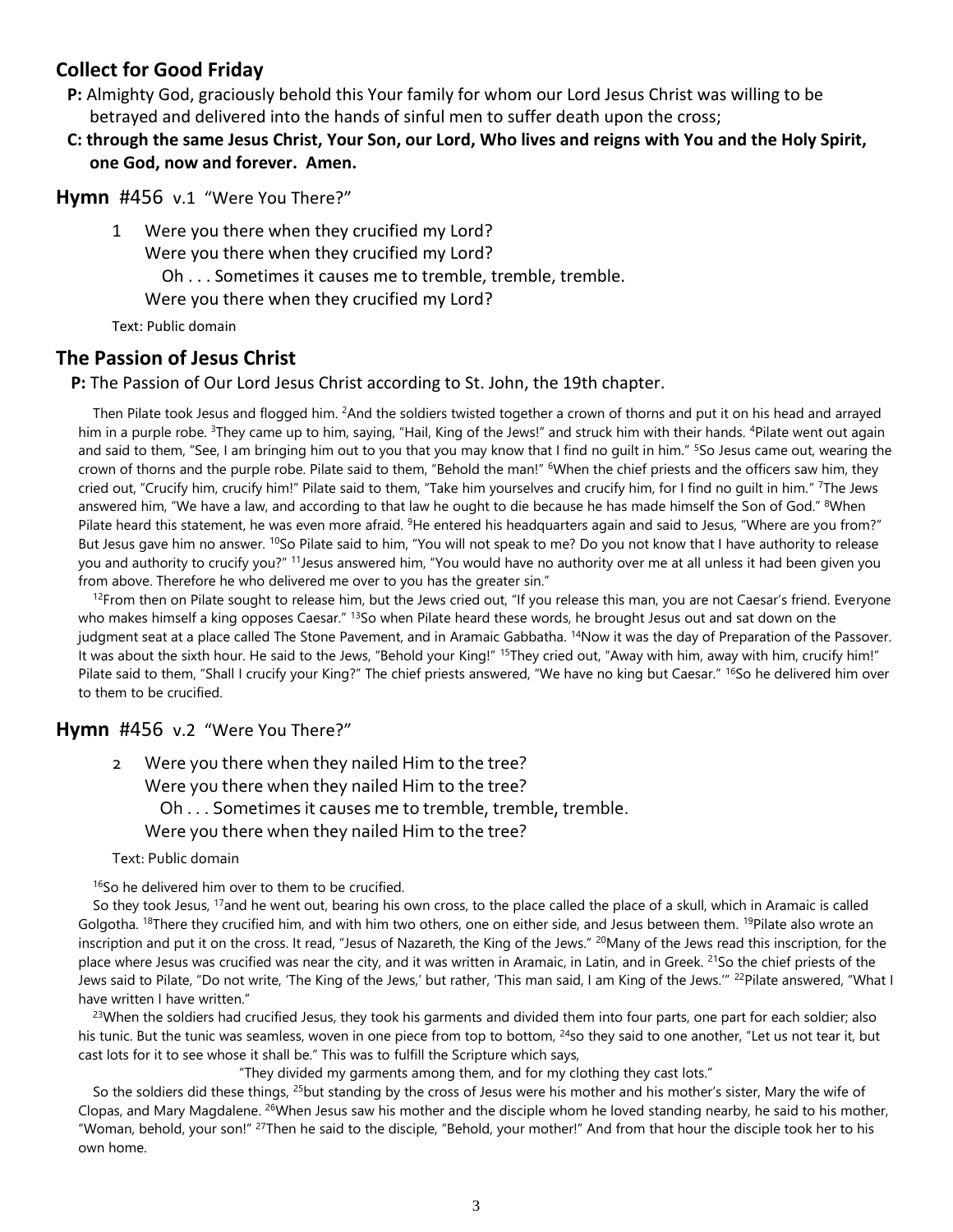$^{28}$ After this, Jesus, knowing that all was now finished, said (to fulfill the Scripture), "I thirst."  $^{29}A$  jar full of sour wine stood there, so they put a sponge full of the sour wine on a hyssop branch and held it to his mouth. <sup>30</sup>When Jesus had received the sour wine, he said, "It is finished," and he bowed his head and gave up his spirit.

 $31$ Since it was the day of Preparation, and so that the bodies would not remain on the cross on the Sabbath (for that Sabbath was a high day), the Jews asked Pilate that their legs might be broken and that they might be taken away. <sup>32</sup>So the soldiers came and broke the legs of the first, and of the other who had been crucified with him. <sup>33</sup>But when they came to Jesus and saw that he was already dead, they did not break his legs. <sup>34</sup>But one of the soldiers pierced his side with a spear, and at once there came out blood and water. <sup>35</sup>He who saw it has borne witness—his testimony is true, and he knows that he is telling the truth—that you also may believe. <sup>36</sup>For these things took place that the Scripture might be fulfilled: "Not one of his bones will be broken." <sup>37</sup>And again another Scripture says, "They will look on him whom they have pierced."

<sup>38</sup>After these things Joseph of Arimathea, who was a disciple of Jesus, but secretly for fear of the Jews, asked Pilate that he might take away the body of Jesus, and Pilate gave him permission. So he came and took away his body. <sup>39</sup>Nicodemus also, who earlier had come to Jesus by night, came bringing a mixture of myrrh and aloes, about seventy-five pounds in weight. <sup>40</sup>So they took the body of Jesus and bound it in linen cloths with the spices, as is the burial custom of the Jews. <sup>41</sup>Now in the place where he was crucified there was a garden, and in the garden a new tomb in which no one had yet been laid. <sup>42</sup>So because of the Jewish day of Preparation, since the tomb was close at hand, they laid Jesus there.

**P:** O Lord, have mercy on us.

# **C: Thanks be to God.**

#### **Hymn** #456 v. 3 "Were You There?"

3 Were you there when they laid Him in the tomb? Were you there when they laid Him in the tomb? Oh . . . Sometimes it causes me to tremble, tremble, tremble. Were you there when they laid Him in the tomb?

Text: Public domain

#### **The Litany**

| P: O Lord,                             | C: have mercy.          |
|----------------------------------------|-------------------------|
| P: O Christ,                           | C: have mercy.          |
| P: O Lord,                             | C: have mercy.          |
| P: O Christ,                           | C: hear us.             |
| P: God the Father in heaven,           | C: have mercy.          |
| P: God the Son, Redeemer of the world, | C: have mercy.          |
| P: God the Holy Spirit,                | C: have mercy.          |
| P: Be gracious to us.                  | C: Spare us, good Lord. |
| P: Be gracious to us.                  | C: Help us, good Lord.  |

**P:** By the mystery of Your holy incarnation; by Your holy nativity;

by Your baptism, fasting, and temptation;

by Your agony and bloody sweat;

by Your cross and passion; by Your precious death and burial;

by Your glorious resurrection and ascension;

and by the coming of the Holy Spirit, the Comforter:

#### **C: Help us, good Lord.**

**P:** In all time of our tribulation;

in all time of our prosperity;

in the hour of death; and in the day of judgment:

#### **C: Help us, good Lord.**

**P:** We poor sinners implore You

**C: to hear us, O Lord.**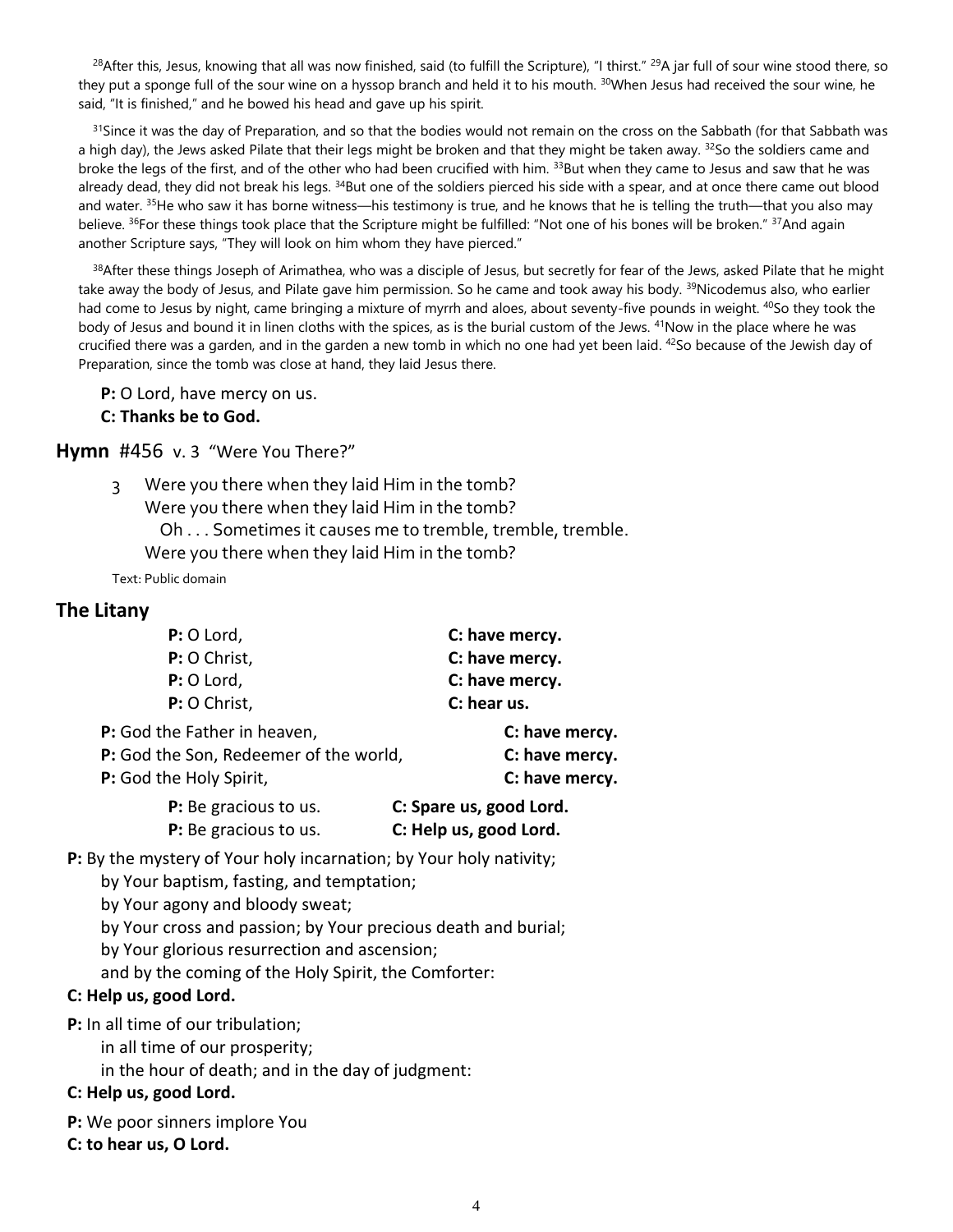# **P:** To prosper the preaching of Your Word; to bless our prayer and meditation;

to strengthen and preserve us in the true faith;

and to give heart to our sorrow and strength to our repentance:

#### **C: We implore You to hear us, good Lord.**

**P:** To draw all to Yourself;

to bless those who are instructed in the faith; to watch over and console the poor, the sick, the distressed, the lonely, the forsaken, the abandoned,

and all who stand in our need of prayers;

to give abundant blessing to all works of mercy;

and to have mercy on us all;

## **C: We implore You to hear us, good Lord.**

**P:** To turn our hearts to You;

to turn the hearts of our enemies, persecutors, and slanderers; and to graciously hear our prayers;

## **C: We implore You to hear us, good Lord.**

**P:** Lord Jesus Christ, Son of God,

- **C: we implore You to hear us.**
- **P:** Christ, the Lamb of God, Who takes away the sin of the world,

**C: have mercy.**

**P:** Christ, the Lamb of God, Who takes away the sin of the world,

**C: have mercy.**

**P:** Christ, the Lamb of God, Who takes away the sin of the world,

#### **C: grant us Your peace.**

| P: O Christ, | C: hear us.          |
|--------------|----------------------|
| P: O Lord,   | C: have mercy.       |
| P: O Christ, | C: have mercy.       |
| P: O Lord,   | C: have mercy. Amen. |

**P:** O God, You desire not the death of sinners, but rather that they turn from their wickedness and live. We implore You to have compassion on the frailty of our mortal nature, for we acknowledge that we are dust and to dust we shall return. Mercifully pardon our sins that we may obtain the promises You have laid up for those who are repentant; through Jesus Christ, Your Son, our Lord, Who lives and reigns with You and the Holy Spirit, one God, now and forever.

#### **C: Amen.**

## **Hymn** #547 "The Lamb"

- 1 The Lamb, the Lamb, O Father, where's the sacrifice? Faith sees, believes God will provide the Lamb of price! *REFRAIN*
- *REFRAIN:* Worthy is the Lamb whose death makes me His own! The Lamb is reigning on His throne!
- 2 The Lamb, the Lamb, One perfect final offering. The Lamb, the Lamb, Let earth join heav'n His praise to sing. Refrain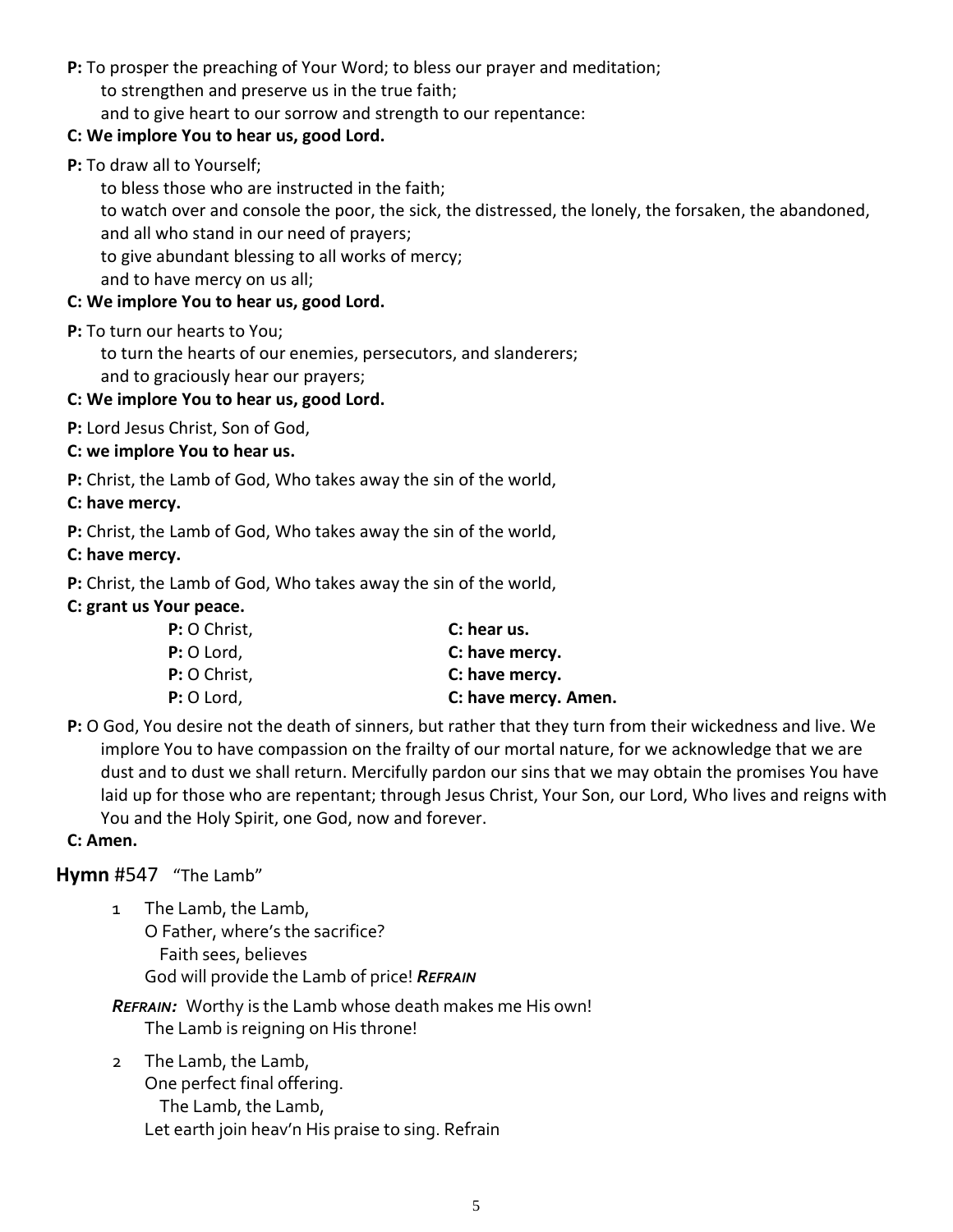- 3 The Lamb, the Lamb, As wayward sheep their shepherd kill So still, His will On our behalf the Law to fill. Refrain
- 4 He sighs, He dies, He takes my sin and wretchedness. He lives, forgives, He gives me His own righteousness. Refrain

Text: © 1987 and 1997 MorningStar Music Publishers. Used by permission: LSB Hymn License no. 110004649



#### **Scripture Reading John 19:14-16a; Luke 23:32-34a**

It was the day of Preparation of Passover Week, about the sixth hour. "Here is your king," Pilate said to the Jews. But they shouted, "Take Him away! Take Him away! Crucify Him!" "Shall I crucify your king?" Pilate asked. "We have no king but Caesar," the chief priests answered. Finally Pilate handed Him over to them to be crucified.

Two other men, both criminals, were also led out with Him to be executed. When they came to the place called the Skull, there they crucified Him, along with the criminals—one on His right, the other on His left. Jesus said, *"Father, forgive them, for they do not know what they are doing."* 

#### **Homily & Prayer –** *Pastor Adams*

**Hymn #447 vv. 1-3** "Jesus in Your Dying Woes"

- 1 Jesus, in Your dying woes, Even while Your lifeblood flows, Craving pardon for Your foes: Hear us, holy Jesus.
- 2 Savior, for our pardon sue When our sins Your pangs renew, For we know not what we do: Hear us, holy Jesus.
- 3 Oh, may we, who mercy need, Be like You in heart and deed, When with wrong our spirits bleed: Hear us, holy Jesus.

Text: Public domain

– the first pair of candles are extinguished –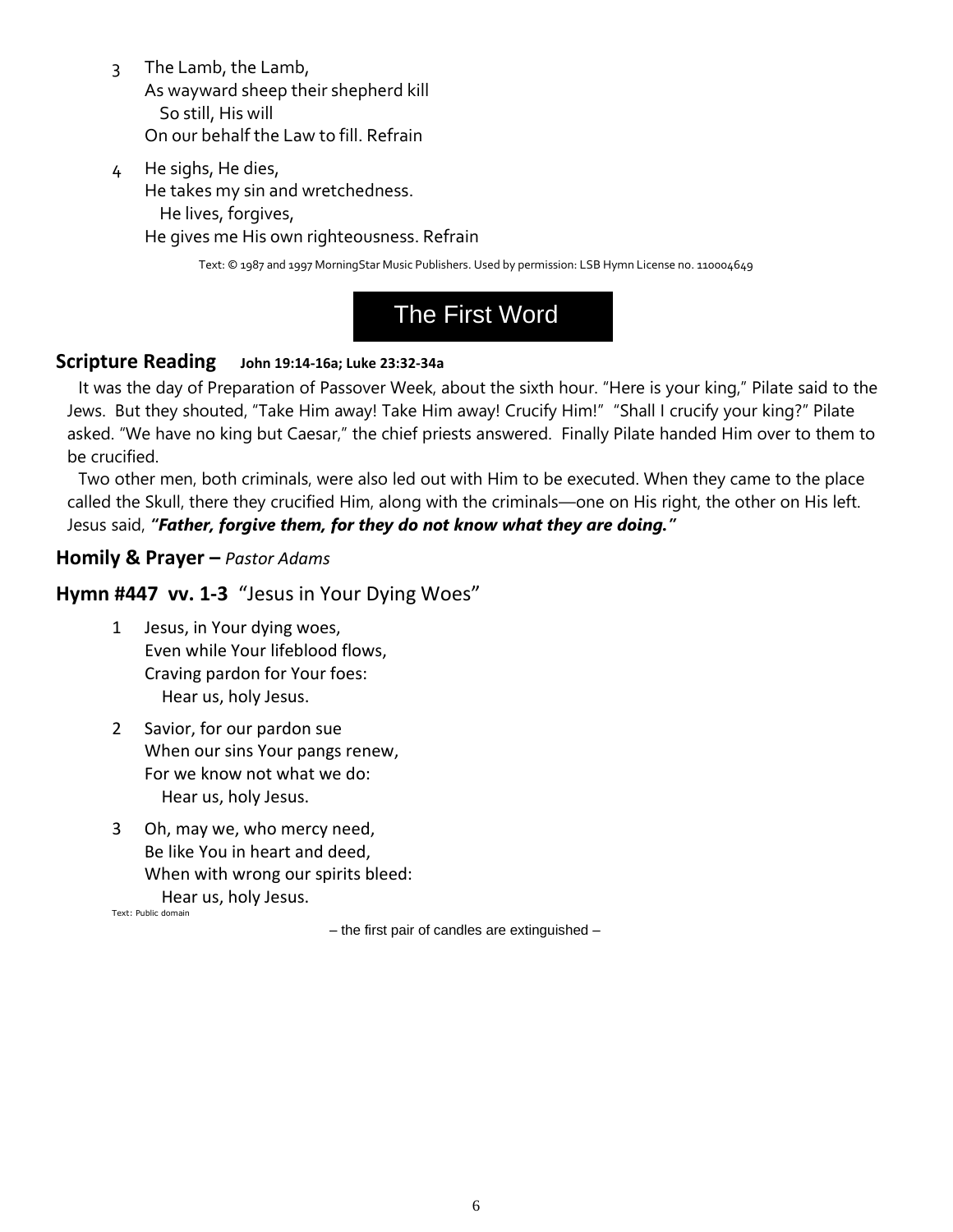# The Second Word

## **Scripture Reading Luke 23:35-43**

The people stood watching, and the rulers even sneered at Him. They said, "He saved others; let Him save Himself if He is the Christ of God, the Chosen One." The soldiers also came up and mocked Him. They offered Him wine vinegar and said, "If You are the king of the Jews, save Yourself." There was a written notice above Him, which read: THIS IS THE KING OF THE JEWS. One of the criminals who hung there hurled insults at Him: "Aren't You the Christ? Save Yourself and us!" But the other criminal rebuked Him. "Don't you fear God," he said, "since you are under the same sentence? We are punished justly, for we are getting what our deeds deserve. But this Man has done nothing wrong." Then he said, "Jesus, remember me when You come into Your kingdom."

Jesus answered him, *"I tell you the truth, today you will be with Me in paradise."* 

## **Homily & Prayer –** *Pastor Adams*

# **Hymn #447 vv. 4-6**

- 4 Jesus, pitying the sighs Of the thief, who near You dies, Promising him paradise: Hear us, holy Jesus.
- 5 May we in our guilt and shame Still Your love and mercy claim, Calling humbly on Your name: Hear us, holy Jesus.
- 6 May our hearts to You incline And their thoughts Your cross entwine. Cheer our souls with hope divine:

 Hear us, holy Jesus. Text: Public domain

– the second pair of candles are extinguished –

# The Third Word

## **Scripture Reading John 19:25-27**

Near the cross of Jesus stood His mother, His mother's sister, Mary the wife of Clopas, and Mary Magdalene. When Jesus saw His mother there, and the disciple whom He loved standing nearby, He said to His mother, *"Dear woman, here is your son,"* and to the disciple, *"Here is your mother."* From that time on, this disciple took her into his home.

## **Homily & Prayer –** *Pastor Adams*

## **Hymn #447 vv.7-9**

7 Jesus, loving to the end Her whose heart Your sorrows rend, And Your dearest human friend: Hear us, holy Jesus.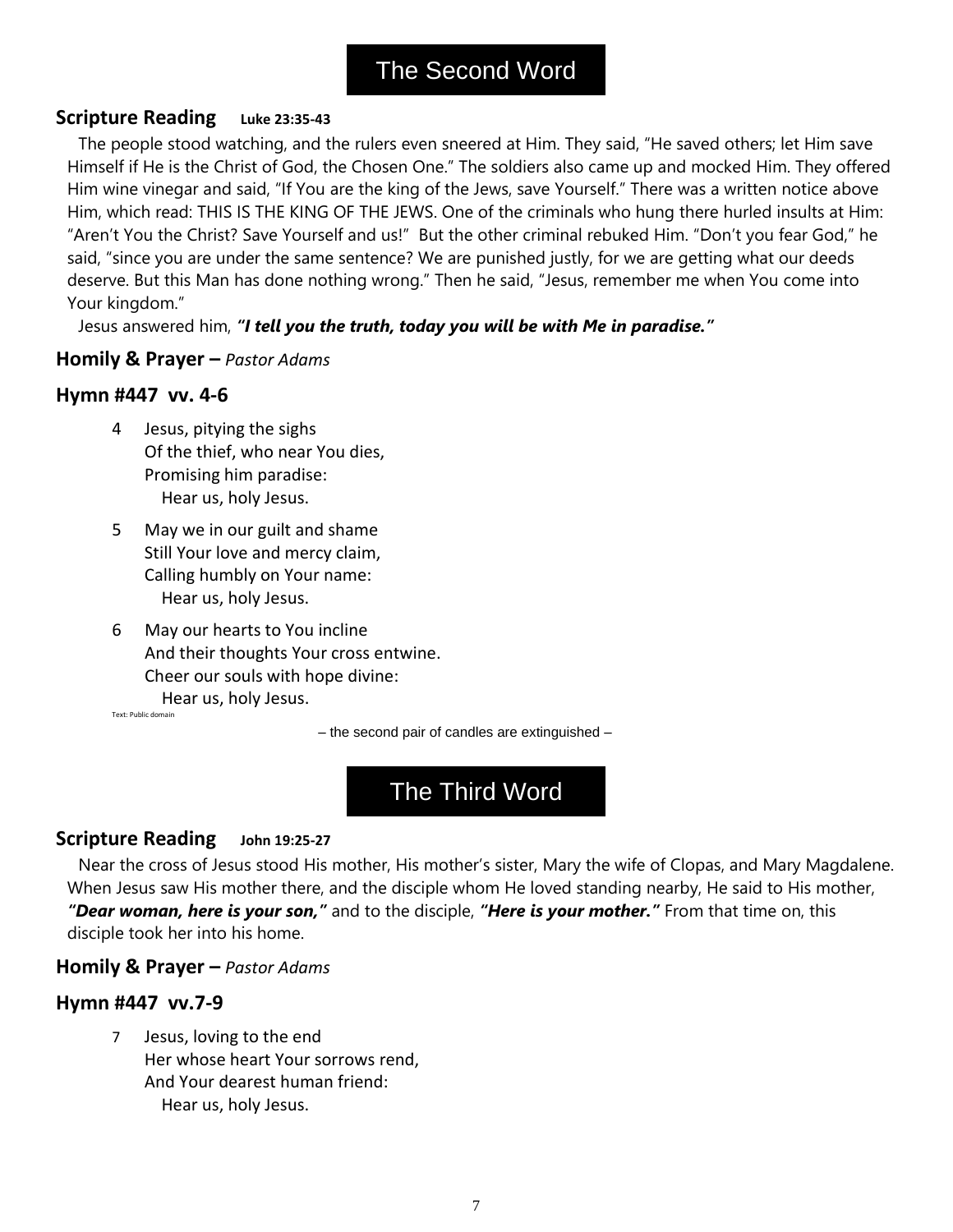- 8 May we in Your sorrows share, For Your sake all peril dare, And enjoy Your tender care: Hear us, holy Jesus.
- 9 May we all Your loved ones be, All one holy family, Loving, since Your love we see: Hear us, holy Jesus.

Text: Public domain

– the third pair of candles are extinguished –

# The Fourth Word

#### **Scripture Reading Mark 15:33-35**

At the sixth hour darkness came over the whole land until the ninth hour. And at the ninth hour Jesus cried out in a loud voice, *"Eloi, Eloi, lama sabachthani?***"**—which means, "My God, my God, why have you forsaken Me?" When some of those standing near heard this, they said, "Listen, He's calling Elijah."

#### **Homily & Prayer –** *John Liebe, Elder*

#### **Hymn #447 vv. 10-12**

- 10 Jesus, whelmed in fears unknown, With our evil left alone, While no light from heav'n is shown: Hear us, holy Jesus.
- 11 When we seem in vain to pray And our hope seems far away, In the darkness be our stay: Hear us, holy Jesus.
- 12 Though no Father seem to hear, Though no light our spirits cheer, May we know that God is near: Hear us, holy Jesus. The Matter of Text: Public domain

– the fourth pair of candles are extinguished –

The Fifth Word

#### **Scripture Reading John 19:28-29**

Later, knowing that all was now completed, and so that the Scripture would be fulfilled, Jesus said, *"I am thirsty."* A jar of wine vinegar was there, so they soaked a sponge in it, put the sponge on a stalk of the hyssop plant, and lifted it to Jesus' lips.

#### **Homily & Prayer –** *Zachary Gaulke, Elder*

#### **Hymn #447 vv. 13-15**

13 Jesus, in Your thirst and pain, While Your wounds Your lifeblood drain, Thirsting more our love to gain: Hear us, holy Jesus.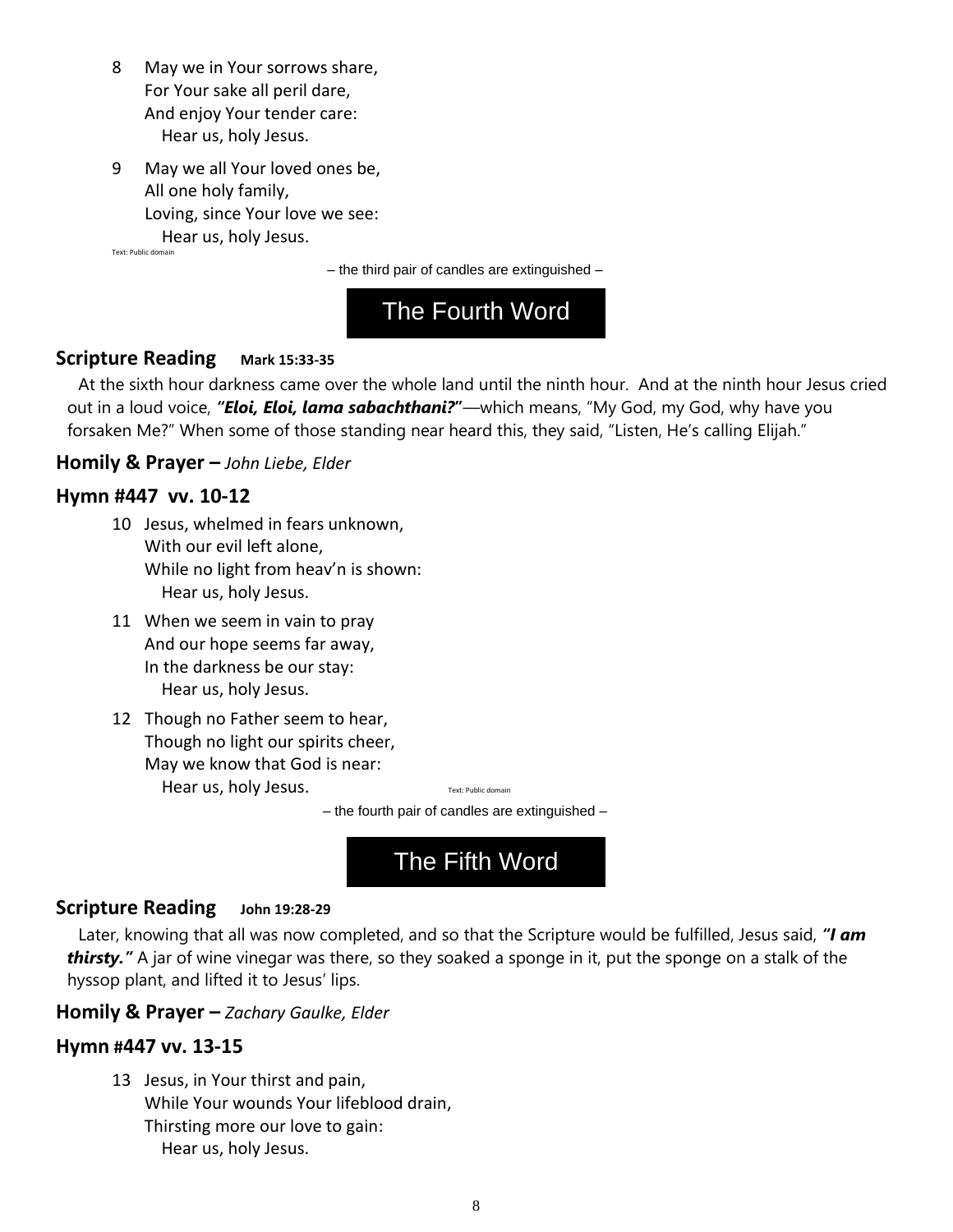- 14 Thirst for us in mercy still; All Your holy work fulfill; Satisfy Your loving will: Hear us, holy Jesus.
- 15 May we thirst Your love to know. Lead us in our sin and woe Where the healing waters flow: Hear us, holy Jesus.

Text: Public domain

– the fifth pair of candles are extinguished –



#### **Scripture Reading Hebrews 5:7-9; John 19:30**

During the days of Jesus' life on earth, He offered up prayers and petitions with loud cries and tears to the One Who could save Him from death, and He was heard because of His reverent submission. Although He was a son, He learned obedience from what He suffered and, once made perfect, He became the source of eternal salvation for all who obey Him.

When He had received the drink, Jesus said, *"It is finished."* With that, He bowed His head and gave up His spirit.

**Homily & Prayer –** *Richard Misener, Congregational President*

#### **Hymn #447 vv. 16-18**

- 16 Jesus, all our ransom paid, All Your Father's will obeyed; By Your suff'rings perfect made: Hear us, holy Jesus.
- 17 Save us in our soul's distress; Be our help to cheer and bless While we grow in holiness: Hear us, holy Jesus.
- 18 Brighten all our heav'nward way With an ever holier ray Till we pass to perfect day: Hear us, holy Jesus.

Text: Public domain

– the sixth pair of candles are extinguished –

# The Seventh Word

#### **Scripture Reading Luke 23:44-46; Mark 15:39**

It was now about the sixth hour, and darkness came over the whole land until the ninth hour, for the sun stopped shining. And the curtain of the temple was torn in two. Jesus called out with a loud voice, *"Father, into Your hands I commit My spirit."* When He had said this, He breathed His last.

And when the centurion, who stood there in front of Jesus, heard His cry and saw how He died, he said, "Surely this Man was the Son of God!"